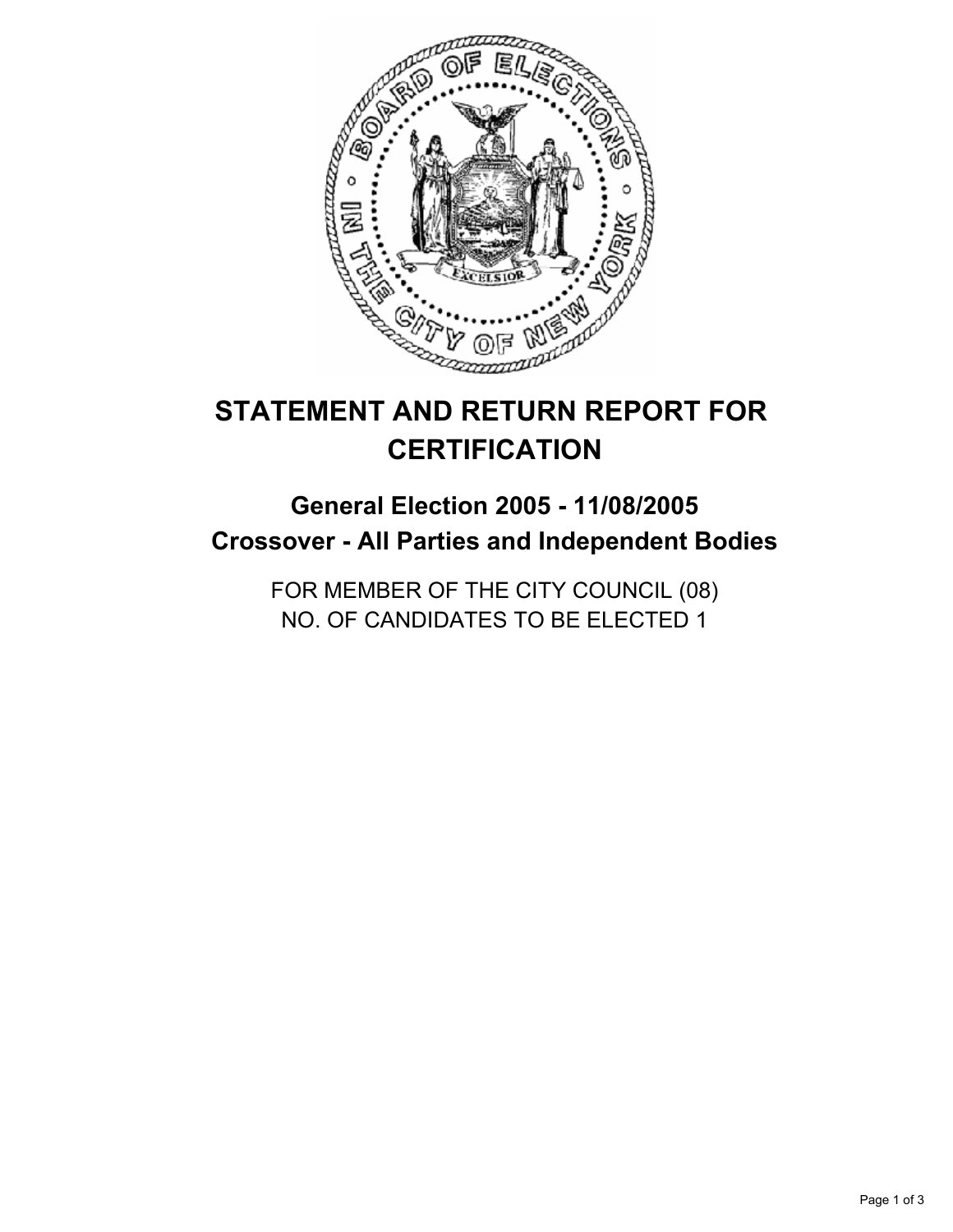

### **New York County**

| <b>PUBLIC COUNTER</b><br>27,572                   |
|---------------------------------------------------|
| 56<br><b>EMERGENCY</b>                            |
| ABSENTEE/MILITARY<br>339                          |
| 463<br>AFFIDAVIT                                  |
| 28,430<br><b>TOTAL BALLOTS</b>                    |
| 15,638<br>MELISSA MARK VIVERITO (DEMOCRATIC)      |
| MELISSA MARK VIVERITO (WORKING FAMILIES)<br>1,105 |
| FELIPE LUCIANO (WRITE-IN)                         |
| JOYCE JOHNSON (WRITE-IN)                          |
| 16,746<br><b>TOTAL VOTES</b>                      |
| <b>UNRECORDED</b><br>11.684                       |

#### **Bronx County**

| PUBLIC COUNTER                           | 2,806 |
|------------------------------------------|-------|
| <b>EMERGENCY</b>                         | 0     |
| ABSENTEE/MILITARY                        | 19    |
| AFFIDAVIT                                | 35    |
| <b>TOTAL BALLOTS</b>                     | 2,860 |
| MELISSA MARK VIVERITO (DEMOCRATIC)       | 1,658 |
| MELISSA MARK VIVERITO (WORKING FAMILIES) | 24    |
| <b>TOTAL VOTES</b>                       | 1,682 |
| UNRECORDED                               | 1.178 |